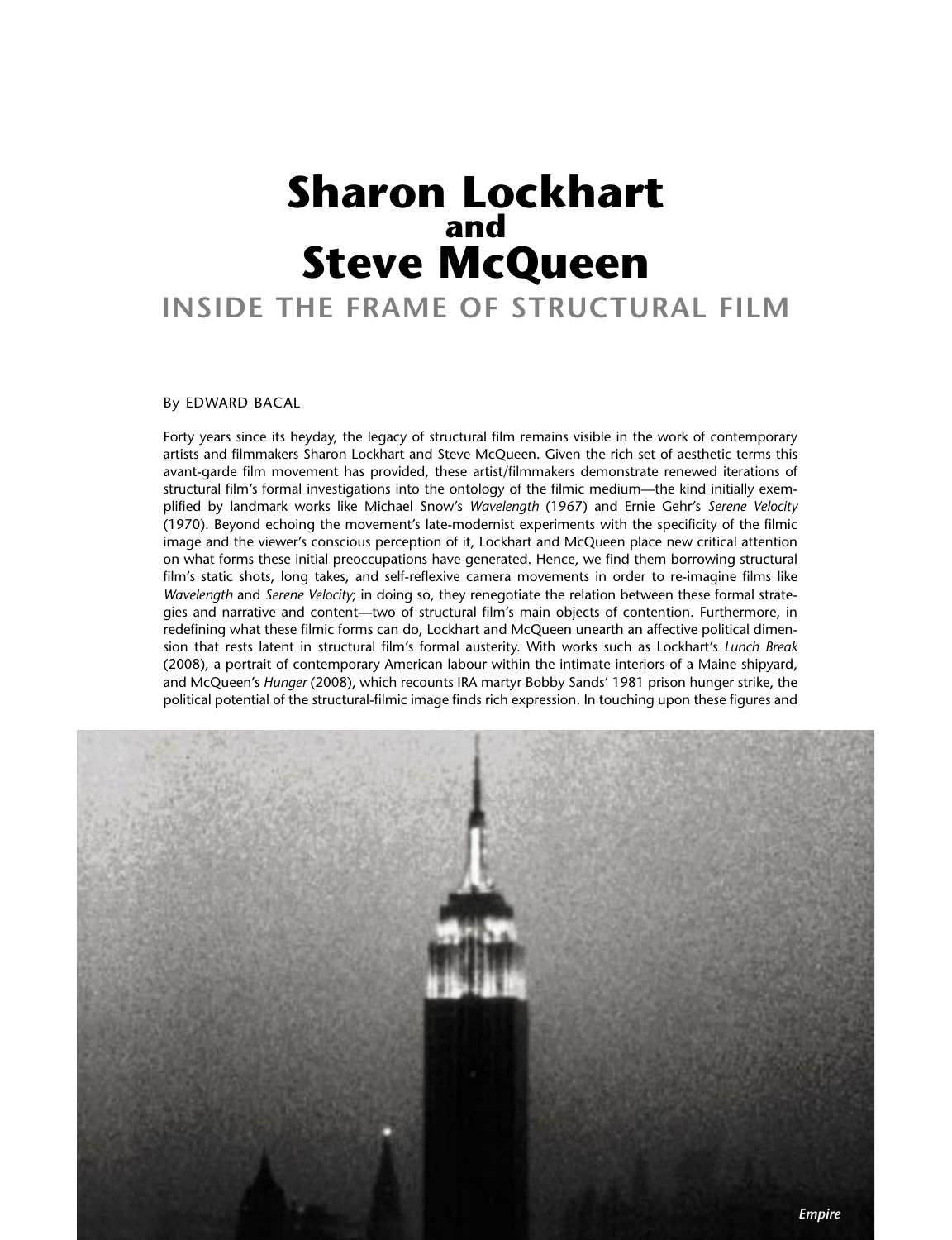

these works, I hereby aim to uncover what they may tell us about the relation between the formal and critical functions of the structural-filmic image in its renewed guise.

#### **Structural Film, Condensed**

Looking back to the avant-garde film culture centred in and around New York during the late 1960s and early 1970s, we find structural film emerging from an interest in the material and perceptual properties of film in and of itself. Like contemporaneous developments in art (namely minimalism), an overarching emphasis on the intrinsic properties of a medium's given form, combined with a newfound investment in the phenomenological conditions such properties entail, underlie the discourse of structural film. Just as minimalist sculptors created works that reflect how sculptural forms exist objectively in space and time, experimental filmmakers created works that address film's specific function in the spatio-temporal field it shares with its viewers. From the material properties of celluloid and light through to the experiential conditions intrinsic to the film-viewing experience, the formal and perceptual nature of cinema figures as structural film's subject and object alike. In turn, the substance of a given film becomes synonymous with its *structure*: the internal "shape" of the image and the underlying filmmaking processes that determine it. Thus, by foregrounding and communicating its own formal structure in tandem with the viewing experience that structure engenders, and by exploring the ontology and phenomenology of the filmic medium together, structural film sought to reflect, *through* film, the viewer's conscious experience *of* film.

Formally, we can loosely identify structural film's diverse practitioners (including, most prominently, Snow, Gehr, Hollis

Frampton, Paul Sharits, George Landow, Jonas Mekas, Joyce Wieland, George Maciunas, Peter Kubelka, and others) according to the four criteria outlined by the movement's chief theoretician, P. Adams Sitney. According to Sitney, the use of a fixed camera position, flicker effect, loop printing, and rephotography off the screen set the terms for categorizing structural film;<sup>1</sup> such traits, however, are rarely seen together, nor do they exhaust what may operate as a structural film. What unites these tendencies, then, is the overarching way that with these techniques "the shape of the whole film is predetermined and simplified," Sitney writes, for "it is that shape which is the primal impression of the film."2 In other words, as R. Bruce Elder notes, "a structural film is a film whose outline form either is established before the shooting or the editing has taken place, or which responds, in systematic and predetermined fashion, to events that arise during the shooting and editing."3 Therefore, the film's shape becomes a central determining factor in its function, such that form is brought to a point of self-reflexivity at which the film's internal structure is revealed. Meanwhile, content is minimal to the extent that it remains subsidiary to this structural outline.4 Viewing a structural film hence becomes an act of perceptive apprehension: divorced from symbolic or narrative content, "the pleasure we take in watching a structural film depends in part on discovering the preconceived schema that determines the variations in the film."5

In this respect, structural film embodies a marked turn from the precedent tradition in American avant-garde cinema (that of filmmakers like Maya Deren and Stan Brakhage, who in their own ways were concerned with evoking subjective psychological states<sup>6</sup>) in that it moves away from the representation of subjective phenomena to the presentation of the objective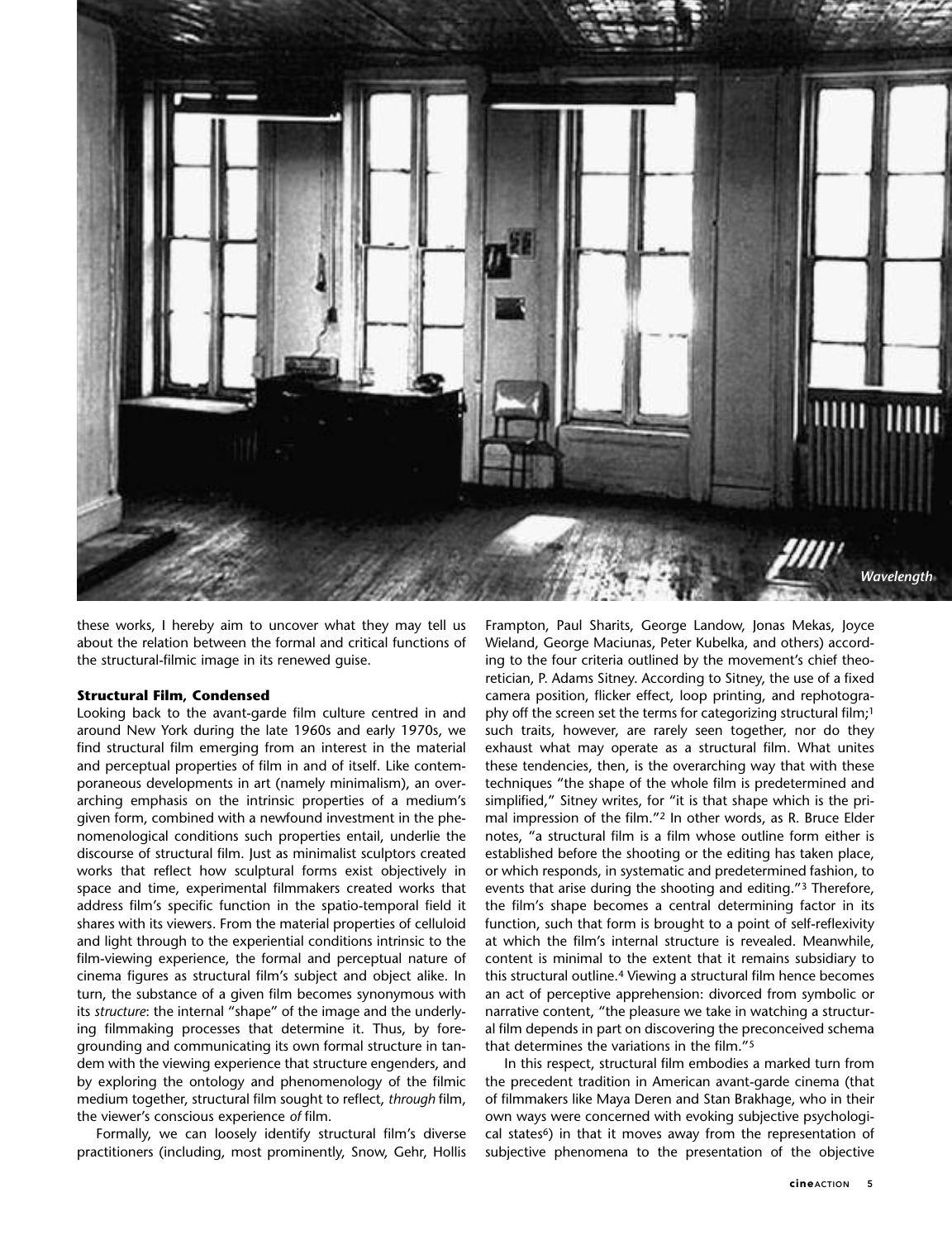image. For example, this distinction is best exemplified by the foremost proto-structural filmmaker, Andy Warhol, whose *Sleep* (1963), quite simply a five and a half hour film of a man sleeping, satirically shifts the camera's focus from the representation of interior dream-states to the exterior reality of the dreamer (and further, we can claim, to the real conscious mind of the viewer). No less, by self-consciously distending duration while emptying the image of content—thereby challenging the viewer's ability to pay attention throughout—films like *Sleep* or *Empire* (1964), an eight hour long static shot of the Empire State building, call to the fore both the nature of the film and the corresponding act of viewing it: in apprehending the film in and of itself—that is, a film which refuses to represent anything other than itself, whether through metaphor or symbolic editing—the viewer becomes conscious of herself viewing it (especially when it is as deliberately boring as *Empire*). In turn, Warhol began to uncover the intrinsic elements of film-quafilm, such that he, having set out to blatantly parody avantgarde film conventions, inadvertently laid much of the foundation for structural film's analytic experiments.

If, as Sitney thus notes, structural film "is an attempt to answer Warhol's attack by converting his tactics into the tropes of the response,"7 Michael Snow's *Wavelength* presents perhaps the strongest reply. In short, *Wavelength* consists of a fixed camera that, over forty-five minutes, zooms-in through the space of a loft toward a photograph of the ocean placed on the wall (additionally, various on- and off-screen activity, periodical flares of light, and a sine tone whose pitch elevates in *glissando* also feature). Given Snow's intention to "make a definitive statement of pure Film space and time",8 *Wavelength* articulates its filmic structure by way of a meditation on consciousness—that is, on the self-aware perception of oneself situated in real space and time. As time progresses and the camera's constant zoom shrinks the field of vision (i.e. as it pushes the physical space of the loft and the activity within it out of the frame) the film projects the viewer through the immediate interior setting into the limitless intra-pictorial space of the photograph/ocean—the filmic image beyond the filmic image. Here, as the image's position within filmic space shifts, we experience this transition as a spatio-temporally situated movement of consciousness, or what Annette Michelson identifies via Edmund Husserl as a change in our "horizon of expectation".9 This is to say, *Wavelength* forwards a phenomenology of conscious experience by offering the viewer an awareness of her present situation within a temporal horizon that spans from memory to anticipation (from that which we can no longer see to that which we are heading towards). Meanwhile, in moving from one illusory space to another (from the cinematic image to the smaller yet infinitely larger image of the photograph/ocean) the viewer is transported through the visual space of the screen to the conceptual space of the mind. In other words, as the photograph/ocean overtakes the space of the loft from the inside-out, it comes to serve as *Wavelength*'s ultimate pictorial space, bringing the film to its "metaphysical culmination" at which it breaks through the photograph's surface.10 Thus, through what Snow calls a *"*balancing of 'illusion' and 'fact'",11 *Wavelength* surveys the structures of cinematic space and time through a gesture that self-consciously extends beyond the image, taking residence in the viewer's perception of the quasi-transcendental zoom. As such, the film adopts the processes of consciousness and its projection through time and space as its subject and object, presenting the cognitive appre-

**6 cineACTION**

hension of the film as both its form and content.

Similarly, Gehr's *Serene Velocity* plays on the gradual movement of the camera's perspective over time, but as processed through a visceral fluttering of the image. Throughout its twenty-three minutes, *Serene Velocity* depicts a single institutional hallway that appears from rapidly alternating standpoints. By adjusting the depth of the camera's zoom in inversely proportionate and increasingly distant measures, Gehr presents the hallway fluctuating between views of increasing nearness and farness, the discrepancy of which shifts from being imperceptible to strongly polarized. Meanwhile, by affording each shot only four frames (which equates to a quarter of a second in time) the film assumes a stroboscopic intensity that is alternately meditative and violent. Like *Wavelength*, *Serene Velocity* articulates filmic space vis-à-vis the passage of time, setting the limits of the frame in accordance with its processual motion (i.e. we experience the passage of time in relation to our perception of filmic space). As such, the film reflects its inbuilt shape, asserting its systematic organization of perspectives which, in effect, create a composition that is grid-like both graphically (given the hallway's significant appearance as a seemingly endless set of serially repeated squares) and temporally.12 Hence, as Elder describes: "*Serene Velocity* uses a deductive structure that arises from the edges of the frame being reflected again and again in an architectural form that includes the perspectival repetition of that form through depth... Thus, the shape of the film is 'implied' in the corridor's structure: there is a deductive relation between the depicted form in the image and the literal shape of the film."13 Indeed, the film functions like two opposed mirrors that serially echo the frame of both the hallway and the image, evoking the grid-like figure that Gehr aligns with the film's mathematically ordered temporal structure. The overlapping matrices of these temporal and perspectival frames are, in other words, analogous in their ordering of filmic space and time, together working to construct and assert the film's intrinsic structure.

### **Frames and Factories: Sharon Lockhart** <sup>14</sup>

Fast-forwarding some decades, the work of Los Angeles-based artist Sharon Lockhart represents a close and sustained engagement with the aesthetics of structural film. In short, her filmbased practice began in the late 1990s, growing out of her work in photography. In both media (and certainly, her projects regularly use both in conjunction) Lockhart focusses a critical gaze upon the aesthetics and functions of anthropological images and of documented performance, therein examining the ways such imagery frames its subjects. For example, her photographic series have included images of museum workers situated within their respective settings (i.e. "framed" within the museum) and portraits of various families in rural Brazil (each family being allowed to not only arrange themselves as they please, but, after referencing an accompanying polaroid, to further revise their arrangement and poses for subsequent takes). These projects reveal Lockhart's overarching interest in the relation between photo-based documentation and its subjects; meanwhile, by drawing on the anthropological agency of the image—that is, the image's capacity to not only document extant social relations but to engender new ones between the photograph, photographer, and photographed—she plays with the conventions by which such "objective" images function. As such, Lockhart confronts the ways individuals appear—if not perform—for the camera as social subjects, thereby questioning the established anthropological gaze by which such documen-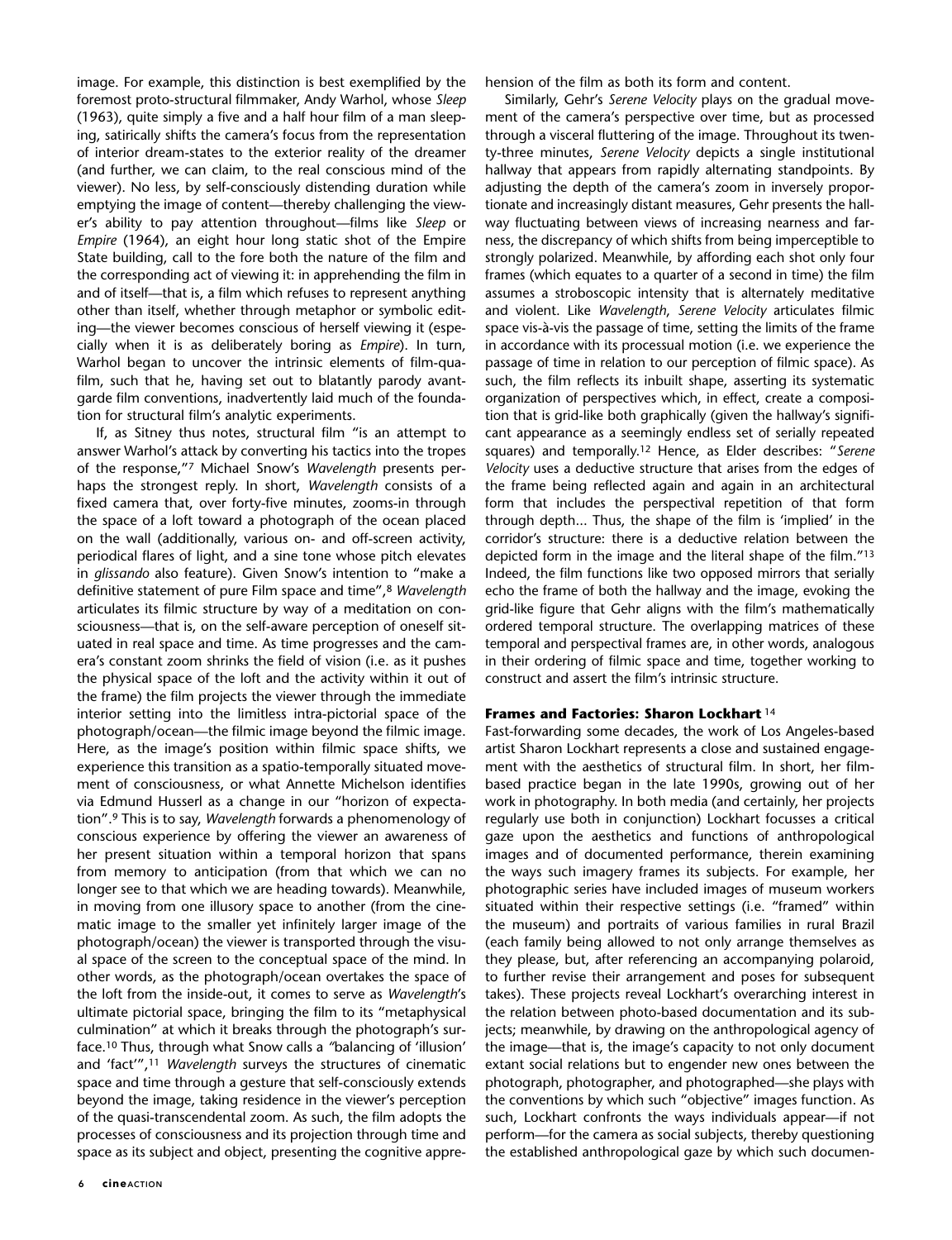

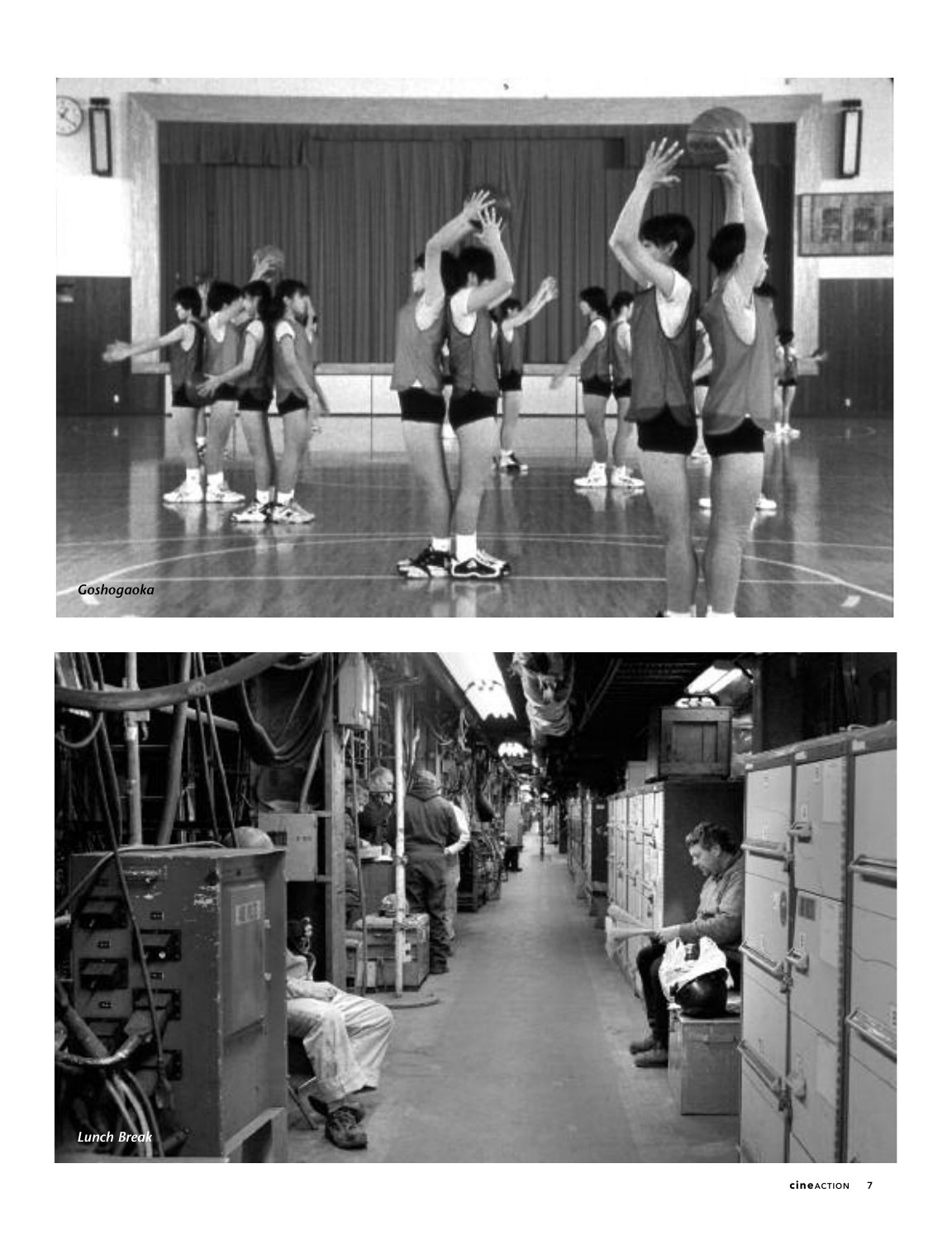

tation retrospectively fashions subjectivities. It is in this sense that her images of Brazilian families, for example, renegotiate these power-relations between photographer, photographed, and photograph by affording the families a measure of selfdetermination that aims to re-situate anthropological knowledge in dialogical terms.

Following this logic, Lockhart's work in film moves from the self-consciously "straight" photography of anthropological convention to an analogously straight cinema that finds its influence in structural film as much as in the minimalist dance of Yvonne Rainer and the anthropological *cinema vérité* of Jean Rouch.15 For instance, consider *Goshogaoka* (1997), a film composed of six ten-minute segments in which the camera, which throughout remains fixed in the centre of a high school gymnasium, looks upon a Japanese girls basketball team doing warm-up drills. Given the simplicity of the camera's extended stillness, the film finds its power in the serialized repetition of sounds and body movements it witnesses, which respectively coalesce into arrangements that come to resemble the music of minimalist composers like Philip Glass and the experimental dance of Rainer. But beyond simply documenting this phenomena (which is fascinating to observe as something equally alien and mundane) the film posits an all the more interesting reflection on the (unacknowledged) presence of not only the camera in the gym, but also the *frame* in the film itself: before the team periodically returns to the middle of the court and sets into an ordered grid that, placed directly in the camera's line of sight, invokes the rationalizing and "objective" vision of linear perspective, the girls run around the gym in alternate exercises that span the entire floor. As individuals run from side to side,

distant bodies move through the length of the frame while close-up torsos momentarily flash across it, such that the film alternates between the direct sight of a surveying gaze and the relatively chaotic movement that occurs in, out, and around its liminal limits of sight.16 In passing through the camera's field of vision the girls articulate the film's finite pictorial space, invoking the constitutive outside that the frame (indeed, that *any* frame) necessarily excludes in order to function *as* a frame. In turn, the film gestures toward the conceptual space beyond the frame, which is made accessible to us only by the sounds that, transferring between the on- and off- screen, imply that this imaginary space does exist and is contiguous with the film's pictorial space. In this capacity, Lockhart's debt to structural film is evident in her tracing of the filmic frame vis-à-vis the borders it draws between the real/visible and the virtual/imaginary of filmic space. Whether focussing on a certain set of cultural rituals or the hypnotic aesthetic they produce, her films consider the cinematic dimension of a kind of anthropological imagination—one produced by what is, as much as what is not, in frame.

While this impulse runs through Lockhart's oeuvre, it finds it sharpest expression in her engagement with images of labour. Evident in photographic series like *Lunch Break Installation…* (2003),17 which concentrates on the typically unseen labour activity that permeates museums, Lockhart extends her project of framing to the worker subjectivities that escape the field of vision. Depicting workers installing a Duane Hanson installation at the Scottish National Gallery of Modern Art, these images represent, on one hand, the institutional frames that contain cultural and artistic value and, on the other, the coterminous architectural frames wherein the labour that underlies these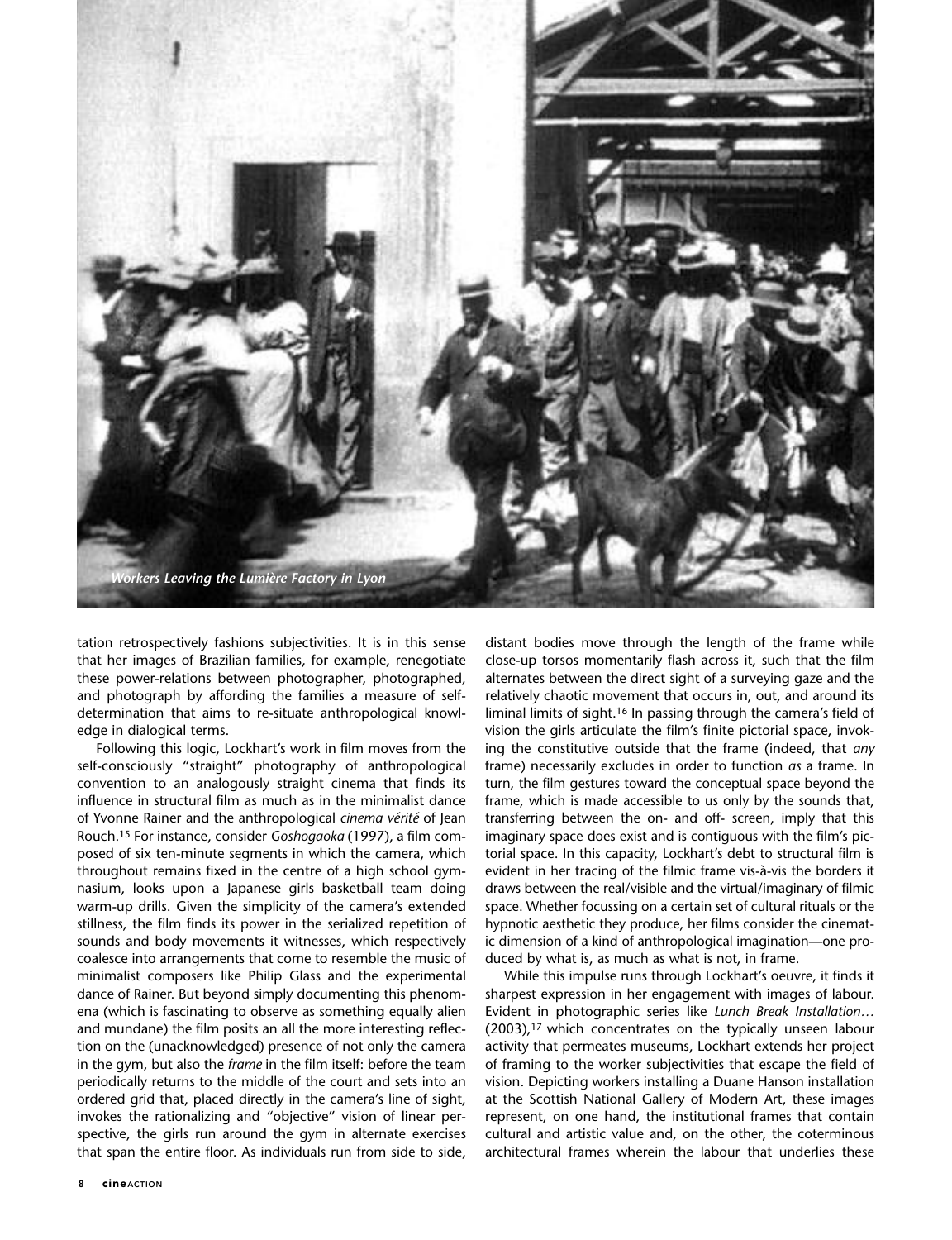sites of cultural production remains obscure. Thus, as art handlers camouflage into Duane Hanson's hyper-realistic tableau of construction workers, *Lunch Break Installation* overlays the representation and reality of everyday physical work so as to expose the differential value of art and labour within the gallery. Indeed, as viewers inevitably do double- or triple- takes in order to distinguish which figures are real, an implicit distinction is made between whose work is art and whose is relatively menial. In thereby self-consciously reframing these scenes, these images acknowledge that within the museum's walls the labour of skilled workers becomes abstract, failing to earn the cultural valuation or visibility that is afforded to the auratic objects their own work often resembles.

To this end, Lockhart echoes previous generations of institutional critique artists who have explored the relation between the physical architectures of institutions and their social function as cultural frames. Where she comes into her own, however, is where she translates her interest in labour into the terms of structural film, imbuing the latter movement's formalist rigour with a marked conceptual ethos. Indeed, her 2008 film *Lunch Break,* which carries over this eponymous theme, represents her most ambitious and inventive project yet. Here, Lockhart breaks with her use of static cameras for the first time, instead channelling *Wavelength* in her movement of the camera and *Serene Velocity* in her shaping of the image. Comprising a single ten and a half minute shot, slowed down to a snail's pace at eighty-three minutes, the film gradually moves the camera down a seemingly endless corridor within the Bath Iron Works shipyard in Maine. Filmed during the shipyard's daily lunch break, Lockhart captures a brief moment of respite within the work day and distends it to boundless lengths ("boundless" insofar as viewers are not likely to witness the space and endure the time of the film in whole). Like Warhol (who similarly slowed down his films' projection rates in order to exaggerate their length), Lockhart trains her camera on the utterly mundane and stretches it out to vast expanses; like Snow, she introduces into the viewing experience a temporal horizon of memory and expectation vis-à-vis the movement of the image; and *Drumroll*like Gehr, she employs the given space of the hallway in order to articulate the structural space of the film's frame. From here, *Lunch Break* exploits its sluggish movement and abiding duration in order to make the time and space it concentrates within the frame palpable to the viewer. Thus, as the camera moves through the corridor and as details otherwise only glimpsed command assiduous scrutiny, the film asks the viewer to invest considerable perceptual attention into a scene of typically overlooked spaces. Moreover, given the visceral intensity of its duration, *Lunch Break* amplifies the content of the image, accentuating not only its movement through the corridor but also the social space contained therein.

To be sure, both the physical and social space of the factory, and no less the *time* of the factory, have played an ambivalent role throughout the history of cinema. Dating back to arguably the first ur*-*structural film, the Lumière Brothers' *Workers Leaving the Lumière Factory in Lyon* (1895), the trope of workers *leaving* factories has reverberated throughout the history of cinema. As Harun Farocki has analysed, cinema since the Lumières' original film has consistently represented the figure of the worker leaving the factory. Consequently, the inner spaces of labour often remain obscured by the outer space of leisure where, Farocki indicates, the life of the individual seems to begin.18 Therefore, the factory-as-frame serves to delineate the visibility of the spaces and subjects of industrial production, abstracting not only the labour but also the subjectivity of the modern worker that the factory produces. In entering the factory, then, *Lunch Break* addresses this ambivalent visibility; at the same time, it also aims to circumvent the abstraction of workers' subjectivities either by dismissing their work or by reducing them to it, as if they were simply faceless appendages of the factory. Indeed, we do not see any work done, but this is not to alienate these subjects from their labour; instead, *Lunch Break* focusses on the interstice between labour and leisure, finding in the lunch break the small scale cultural rituals that comprise the community of workers who share them. In this sense, it is entirely significant that the film comprises only part of a larger, year-long project that keeps with Lockhart's anthropological impulse. Taking care to not simply document or fetishize the figure of the worker from afar, she spent a year interacting with electricians, welders, pipe fitters, machinists, tinsmiths, and insulators at Bath Iron Works in order to earn their trust. Out of her quasi-field research she produced the aforementioned film, photographs from around the shipyard (e.g. images of snack tables or union posters, as well as portraits of workers and still-lives of lunch boxes), and, perhaps most remarkably, *The Lunch Break Times*, a freely circulated newspaper edited by Lockhart containing germane texts from shipyard workers and art world figures alike. And of course she also produced *Exit* (2008), a separate forty-one minute film that depicts, yes, workers leaving the shipyard over the span of a week.19

Proving Lockhart's awareness of the established conventions and pratfalls that attend the depiction of industrial workers and their environs, *Lunch Break* finds in its namesake quotidian ritual the substance of a certain kind of experience that is otherwise lost in available frames of representation. Accordingly, the language of structural film assists Lockhart in foregrounding a critical self-reflexivity of the image, but without allowing the film's structure to marginalize the content of its subject matter: unlike *Serene Velocity*, for instance, where the depth of the hallway is mirrored in the formal repetition of the hall's shape, *Lunch Break*'s employees do not mirror any pre-given internal form; rather, they draw attention to the space between the inside and outside of the film's frame as they, like the girls in *Goshogaoka*, move through it. Nor, on the other hand, does Lockhart allow the film's conceptual content to foreclose the sensory presence of the filmic image: by intensifying the experience of duration and by radically sharpening our perceptive focus of the corridor, she animates the space-time configuration of the shipyard, articulating the phenomenological experience it yields so that it may affect the viewer. In this capacity, Lockhart's politics of the structural-filmic image emerge as more than just representation, but as a deeper invocation of the space-time frame of the factory. To be certain, the phenomenological experience of the workplace is entirely significant in light of the context of the rationalized ordering of space and time ushered in with the industrial revolution. As a paradigm of modern capitalism, the invention of the nine-to-five, five-day work week, and henceforth the social division of life and work across temporal terms (not to mention the spatial organization of the factory and urban space alike), reflects a pervasive perceptual experience of modernity.20 In this broad respect, *Lunch Break*'s impact grows to the extent that the sensation of duration and the amplified sense of space that the film engenders works to unsettle this social division of time and space. Our experience of the film, in other words, is not organized by the established schema in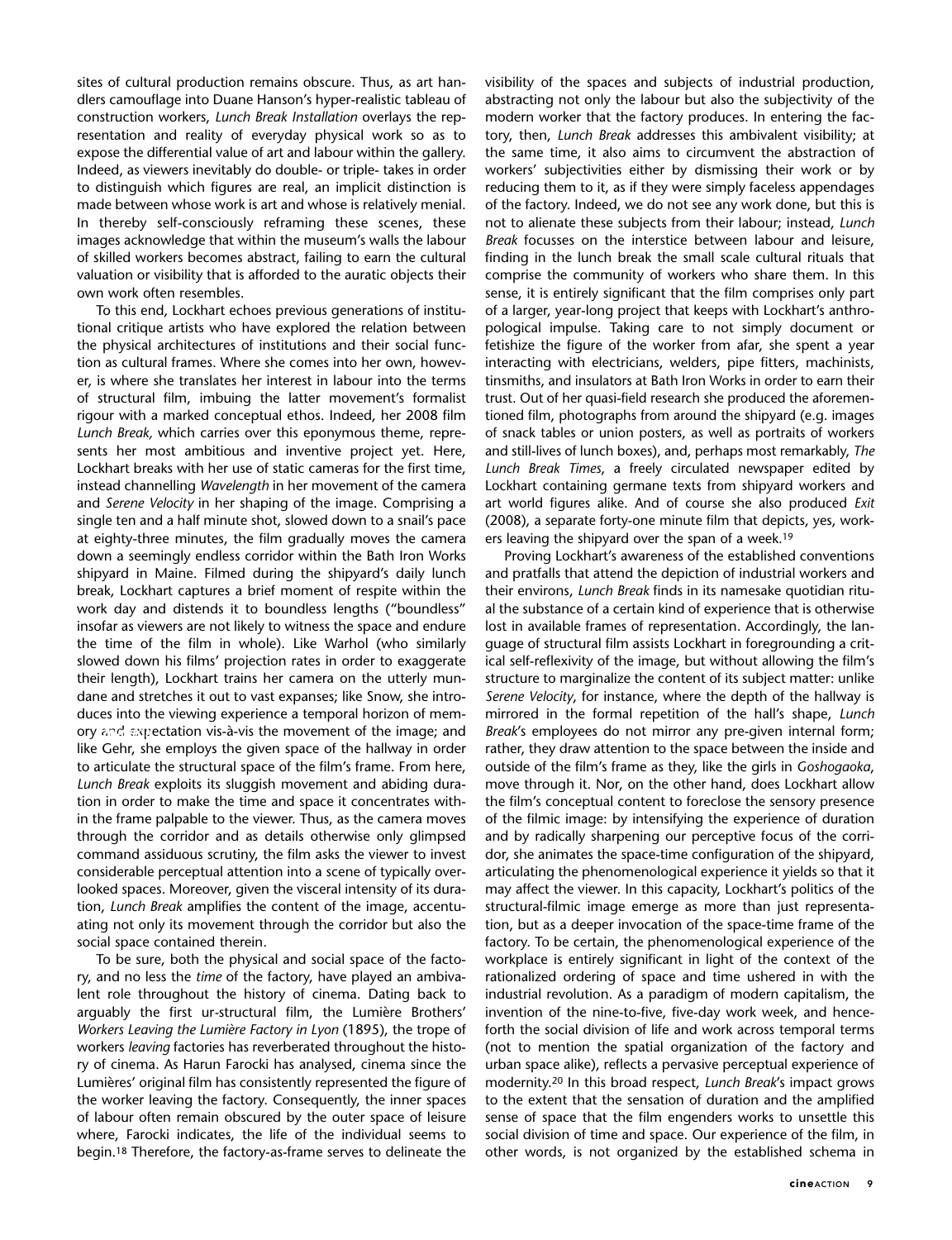which the lunch break comprises an hour or so of leisure within the work day, or in which this corridor serves a strictly functional purpose in accordance with industrial production imperatives; rather, our experience falls to the side of *filmic* time and space, through which Lockhart wrests the scene of the factory from its typical capitalist instrumentalization so as to rearticulate it in different terms. By extending this brief interval that interrupts the day and by exaggerating the corridor's spatial immediacy, she places the viewer amid a rendering of time and space that does not conform to its given conventions—i.e. the given spatio-temporal frames through which it is typically perceived and henceforth foregrounds the ground-level social relations, activities, and worker subjectivities that arise from the cultural milieu of Bath Iron Works. Therein, Lockhart explores the culture of the lunch break as more than a social ritual but also an experience that demands new forms of attention and depiction.

#### **Cameras and Corporeality: Steve McQueen**

Like Lockhart, London-born, Amsterdam-based artist and commercial filmmaker Steve McQueen has regularly invoked structural film in his engagement with cinema. Ranging from his initial non-narrative video installations to his recent turn to conventional feature-length film, McQueen's work emerges from a pointed interest in formal experimentation with the camera and filmic image alike.<sup>21</sup> Accordingly, his body of early work from the 1990s consists of short films that experiment with the possibilities of what one can do with the camera. For example, *Catch* (1997) features McQueen tossing a camera back and *Hunger* forth with his sister as it rolls. Between catching the camera and briefly turning it toward one another, the McQueens disrupt the fundamental stability of the image by dissociating it from a subjective point of identification. This is to say, as the image is thrown into an illegible blur, the film's point of view shifts from the holder of the camera to the camera itself, such that McQueen, Michael Newman writes, "recalls, in his decentring of the camera from any possible subject position… early film,

before the camera assumed its identity with the point of view of subjective consciousness…".22 But rather than simply invoking early cinema, this exercise in the transferability of the image's perspective points toward a more incisive and effectively structural look at how the image materializes as the product of its apparatus. For instance, consider *Drumroll* (1998), wherein McQueen attaches three cameras to the side of a barrel, each of which films as he rolls it down a New York sidewalk (the respective footage is then shown in a row of three projections). Like *Catch*, this film manifests the impression of its pre-established shape, divorcing the image from any kind of imaginary perspective so as to collapse the image with the physical movement of the camera itself. In doing so, McQueen avers the indexical relation between the film's frame and the tangible reality of the camera, experimenting with the latter so as to set the limits of the former. In this sense, his earlier film, *Just Above My Head* (1996), similarly sees McQueen following the path of a moving dolly, on which a camera pointing up toward him is attached. As the artist's head varyingly appears upon the background image of the sky, bobbing in and out of frame as he tries to keep pace, the film echoes Lockhart's emphasis on the liminality of the frame's limits, inasmuch as the film's shape (a fixed camera aimed upwards and moving forward) asserts itself as the figure appears and disappears from the image's ground. Once again, movement through the frame articulates its presence in the film, such that McQueen reveals the frame, in relation to the movement of the camera through space and over time, as constitutive of the filmic image.

Accordingly, McQueen's films appear deceptively simple, if only because his work finds its effect less in formalist exercises *per se* so much as in the affective dimensions they create.23 To the extent that structural film foregrounds the viewer's experience in space and time, McQueen recognizes that such reflections on the medium's shape present the opportunity to mobilize the sensory power of the filmic image. Beyond the relatively simple formal experiments and visual puns that characterize

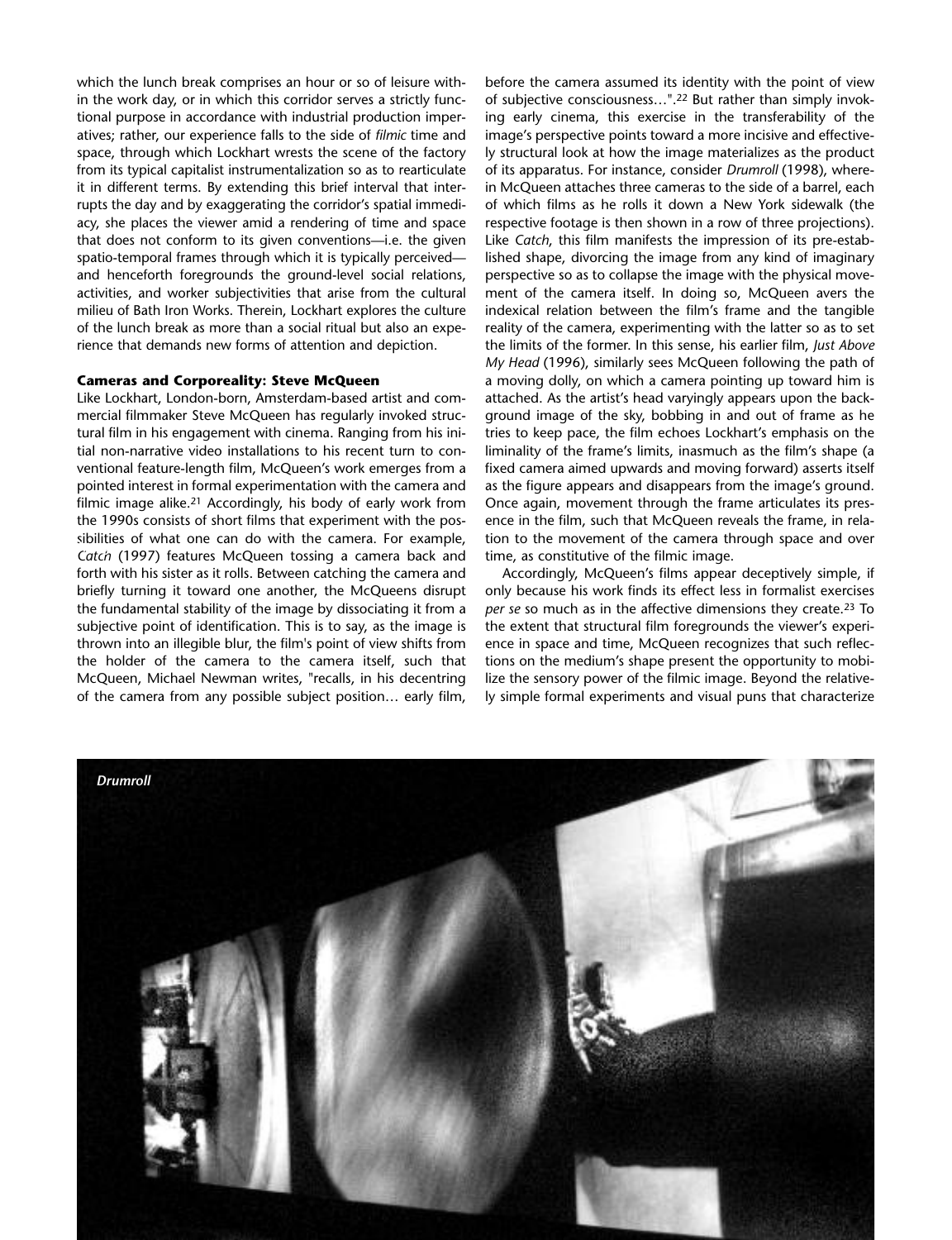

the aforementioned films, his works exploit the affective material dimensions of cinema in ways not fully explored in structural film proper. In turn, his work extends well beyond its analytic dimensions, manifesting a cinema that is very much felt as an embodied experience. For these reasons, installation plays a vital role in McQueen's work, for it enables his films to communicate with viewers while, recalling Sitney, keeping content minimal in relation to the presence of the film's structure. As such, McQueen exerts exacting control over the conditions of his art's display, ensuring that the perceptual environment in which his films are situated remains sufficiently appropriate to establish the viewer as an embodied subject rather than a "pure look," as Michael Newman notes.24 Indeed, McQueen has himself noted that "I want to put people into a situation where they are sensitive to themselves watching the piece,"25 and to that end configures the space of projection so that an affective space opens between the image and viewer in which the form of the image actively corresponds with the embodied perception of it. Hence, McQueen projects his films in separate darkened rooms wherein the image fully covers the wall and where the floor is made of a polished black tile that sharply reflects the screen. For instance, this is the case in *Deadpan* (1999), a four and half minute silent film in which McQueen recreates the Buster Keaton gag where, as the façade of a house topples over, Keaton absent-mindedly stands within the trajectory of its open window. Repeating this scene numerous times from different angles that range from long shots to close ups of McQueen's boots, the artist never flinches, standing immobile with an appropriately deadpan look that changes neither before nor after the action occurs. Thereby departing from Keaton's startled physical comedy, McQueen embraces the scene as "one of the wonderful things one can do with film; one can take a silly idea and give it compelling, powerful, emotional resonance."26 And certainly, as the scene is serially repeated and we systematically experience it from changing perspectives, the film

becomes deeply affecting in its simplicity. For the viewer standing in this silent and dark room, the presence of this stoic figure onscreen, unflinching amid an endless cycle of anticipation and narrow avoidance of catastrophe, is oddly moving.

To this end, the unfolding of the film's structure—the serial repetition and variation of the same action, but also the cyclical re-staging of this moment of affective impact—serves as the vehicle by which the film's form affects the viewer without recourse to narrative or content. Indeed, McQueen's work in general takes on a quasi-abstract quality in which the minimal (or at least indirect) presence of representational content drives the experience of film in its full force. As such, the aforementioned films remain consistent with structural film's late-modernist ethos, in which the self-conscious use and experience of the medium foregrounds the work's objective properties over subjective content or narration. To be certain, it is this absence of narrative in favour of a more self-conscious, embodied, and affective experience of film that McQueen wields so well: by amplifying the direct spatial and temporal experience of cinema he not only suspends narrative, but in doing so furthers the phenomenological terms of filmic experience. Hence, just as McQueen's emphasis on installation accentuates both the physical and pictorial space of his films, his internal structuring of these elements forwards a temporality that, like *Lunch Break*, frees viewer's from conventional determinations of experience. Indeed, as TJ Demos explains in a discussion of *Just Above My Head*: "With film, the interval [of exposure times] multiplies through the succession of frames, offering extended periods of duration. McQueen's *Just Above My Head* captures exactly this sense of time by fixing on the drawn out passage of a single shot of a figure walking down the street; in the film, protracted duration replaces narrative development. The monotonous simplicity of the activity emphasizes the interval as a prolonged extension of time…".27 Furthermore, when this interval "no longer logically connects before and after, organizing it into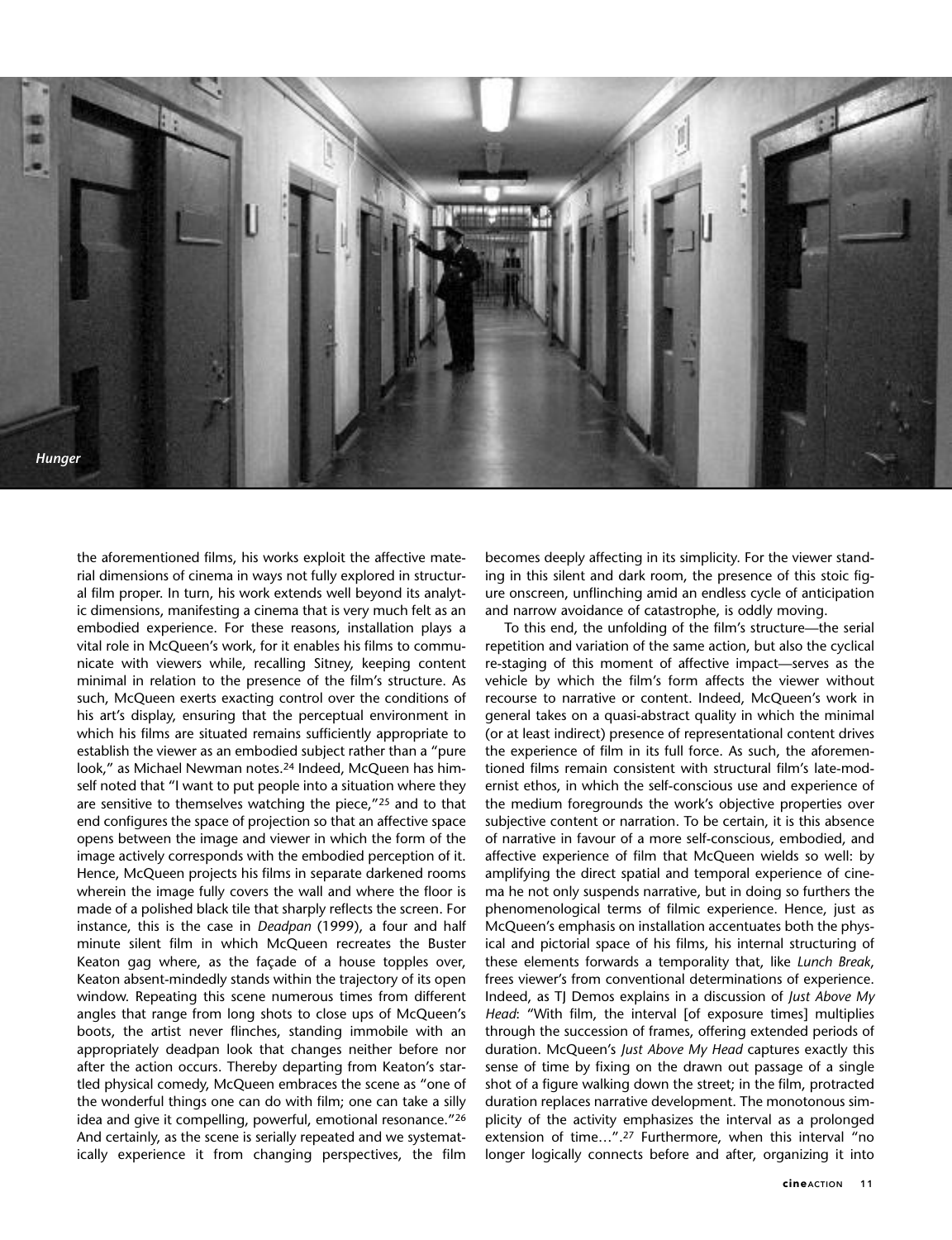narrative continuity and temporal chronology, film unlocks a new sense of time experienced as an open ended possibility, one that escapes from the slavishness of the movement-image, from its sequential actions, from the inexorable progression of plot lines."28 Therefore, just as Lockhart offers the intensity of prolonged duration in order to open our perceptual attention to alternate experiences of time and space, McQueen undoes the conventional temporal linearity of filmic experience. And as Jean Fisher similarly writes (here in reference to 2002's *Western Deep* and *Caribs' Leap*, albeit in a description equally fitting of both McQueen and Lockhart's work in general): "McQueen's play with space-time elucidates the fundamental processes at work in our non-rational relation to art: an encounter with an event; dropping out of everyday time into duration in which the play between image and memory generates new associations; transformations of our perceptions of reality."29 Hence: "Through the combination and relay of affects, the film seduces us into a forgetting of time—of the chronological time of everyday and its extant knowledges, expectations, assumptions and surrenders us to the immobilised time of duration."30 Within this immobilized time of duration, then, the intensity of distilled time, and no less our physical experience of it, becomes McQueen's conduit for expression.

While these strategies are by no means exceptional in video installations and avant-garde film, they are in the context of narrative cinema, including McQueen's astounding debut feature, *Hunger*. In short, *Hunger* presents a loosely organized yet acutely precise depiction of the Irish HM Prison Maze in 1981 a time at which republican-loyalist tensions were at a fever pitch and at which this prison housed numerous IRA members, including Bobby Sands, who famously led a series of hunger strikes there. Against the Thatcher government's refusal to grant IRA members the status of political prisoners (as opposed to common criminals), the inmates spend the film routinely protesting in the meagre yet extreme means available: coating the insides of their cells with excrement; collectively pooling urine into the main hallway; abstaining from bathing, wearing prison clothes, and cutting their hair; and finally, Sands' hunger strike (which does not actually commence until the final fifth of the film; in fact, Sands does not appear until half an hour into the film's ninety minutes). Meanwhile, the film follows inmates and guards alike as they endure life in the prison (save for one guard whose domestic life features in several sequences), therein witnessing beatings, riots, forced cutting of hair and beards, family visits to inmates, and the quotidian alienation of cell life. Thus, while the film is about Sands it also has no true protagonist, for we experience the prison from the various perspectives, events, and environments McQueen depicts. As such, *Hunger* stands at a far cry from conventional story-telling: rather than outlining a coherent narrative it seeks to provide a broader impression of the reality inside the prison, such that, McQueen writes: "it's less about the narrative than it is about the abstract, which would have contained some kind of, for lack of a better word, truth."31 And to be sure, it is precisely this sense of the *abstract*—the "truth" of feeling rather than of fact—that affectively evokes the reality of the prisoners' incarceration and the precarious political and physical condition they embody therein.

In this regard, *Hunger* (and for that matter, almost all of McQueen's work, which regularly focuses on the physicality and machinations of human bodies) is a film that is definitively corporeal. Essentially concerned with the extreme states of bodies, whether in their vulnerability or in their potential as tools of

political resistance, *Hunger* dwells upon the lived and felt experiences of bodies within spaces where their social and political rights are reduced to almost nothing. This precarious relation between the political body and the imprisoned body (respectively the material embodiment of a political subject and an object of power by which political subjectivity can be violated) stands at the core of the film and the sensory ambiance McQueen evokes. In sum, *Hunger* exemplifies what Vivian Sobchack defines as a carnal cinema, whereby the embodied perception of film earns relative priority over the dominance of rational meaning. Perceived less in the terms of concrete meaning (a set of signifying, representational elements) than in the relay between the preconscious bodily sensations that sound and image effect and the viewer's subsequent apprehension of identifiable elements, *Hunger* is effectively a "cinesthetic" film (to borrow Sobchack's neologism combining cinema with synesthesia and coenesthesia).<sup>32</sup> In communicating sensations between bodies, McQueen evokes the physical and political conditions of spaces wherein the bodies are brought to its limits. As such, the abstract sense of the smell of human waste, of the brutality with which prisoners are viciously beaten, and of Sand's emaciation and fragility all work to conjure the experience of those for whom the base matter of their bodies has become more politically valuable than their existence as political subjects (more valuable and, in turn, more useful, inasmuch as fighting back, growing hair, or smuggling contraband in orifices, for instance, become legitimate means of resistance).

In working to encapsulate this condition, *Hunger* aims to not simply articulate a coherent statement but to register a multivalent and intense affective force. For this reason, the film toes the line between the progression and suspension of narrative, resulting in a story that is, for lack of a better term, *flat*. This is to say, the linear coherence of events does not take priority over the abstract ways in which scenes affect the viewer's experience. Hence, the film takes its time, stretching shots longer than is necessary to "get the point," while keeping cuts minimal, thereby encouraging viewers to linger over images and fully absorb them. Two scenes do particularly well to elucidate this ambivalent relation between narrative and affect: the first is a single static shot that, for a full three minutes, looks down the cell block hallway as a custodian mops urine which inmates have poured under their doors. The second is a sequence principally built around a nearly eighteen minute static shot in which Sands discusses his hunger strike intentions with a visiting priest. While the former scene, despite serving no narrative purpose, devotes remarkable attention to an utterly banal task carried out in real time, the latter constitutes the bulk of the film's dialogue and directly provides its core exegesis. While these two scenes thus work to seemingly opposite ends, they nevertheless do so in effectively the same way: through long, static shots that recall those of structural film, they amplify the viewer's perception, fixing the frame in order to render pictorial space palpable while distending duration in order to make viewers conscious of time's passage. Indeed, the former shot figures as almost an inversion of *Lunch Break*, insofar as it consists of a long institutional hallway (uncannily reminiscent of *Serene Velocity*) alongside protracted motion that recalls *Wavelength* (although here it is not the frame that moves but the custodian as he gradually approaches the foreground). Likewise, the latter scene works to similar ends: refusing the shot/reverse-shot convention associated with dialogue—and through which the illusionism of invisible editing renders real